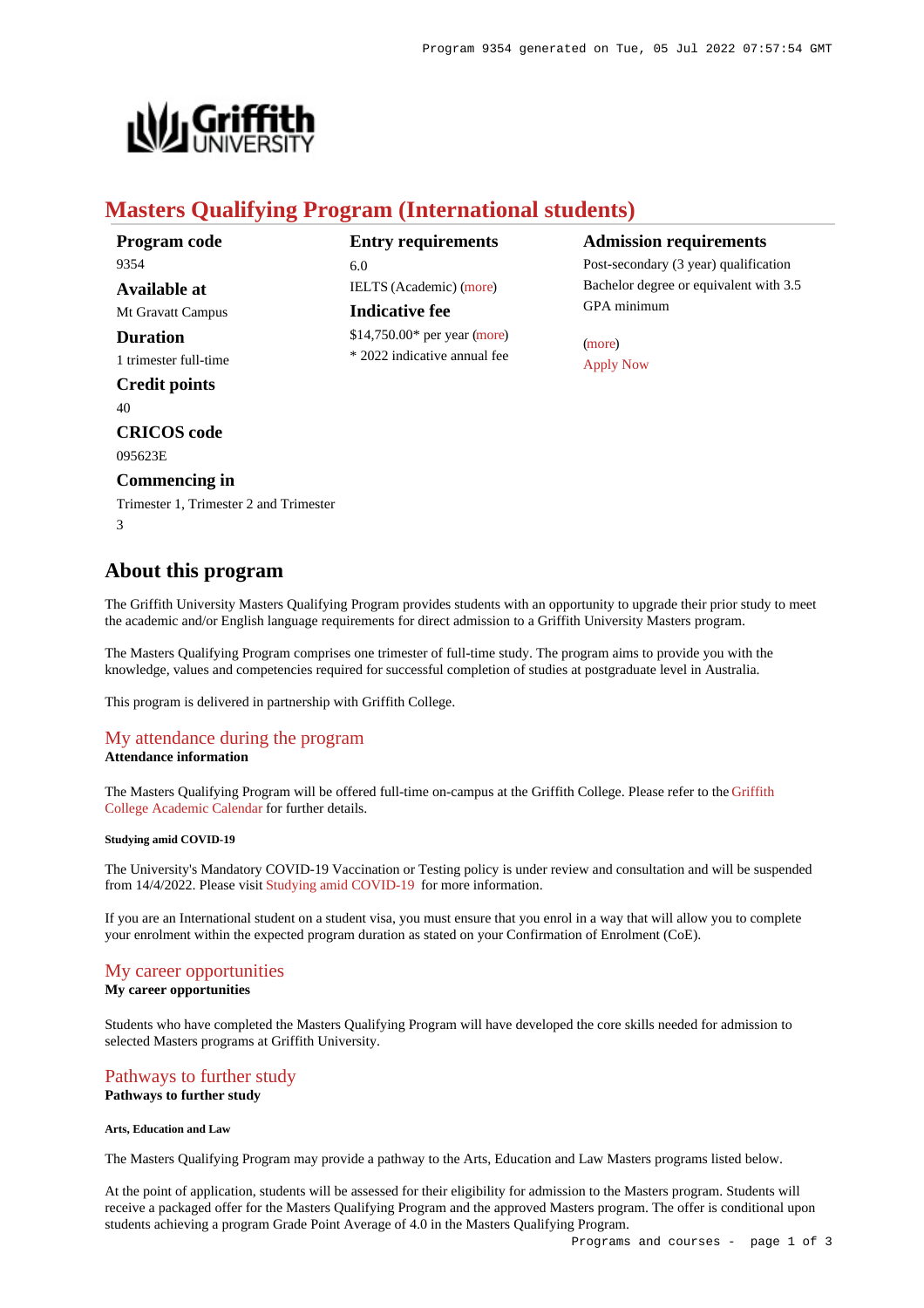- [Master of Visual Arts \(5663\)](https://www148.griffith.edu.au/Search/Results?SearchText=5663) South Bank
- [Master of Design \(5720\)](https://www148.griffith.edu.au/Search/Results?SearchText=5720) South Bank
- [Master of Screen Production \(5736\)](https://www148.griffith.edu.au/Search/Results?SearchText=5736) South Bank

### **Griffith Business School**

The Masters Qualifying Program may provide a pathway to the Griffith Business School Masters programs listed below.

At the point of application, students will be assessed for their eligibility for admission to the Masters program. Students will receive a packaged offer for the Masters Qualifying Program and the approved Masters program. The offer is conditional upon students achieving a program Grade Point Average of 4.0 in the Masters Qualifying Program.

- [Master of Business \(5632\)](https://www148.griffith.edu.au/Search/Results?SearchText=5632) Gold Coast and Nathan
- [Master of Finance \(5592\)](https://www148.griffith.edu.au/Search/Results?SearchText=5592) Nathan
- [Master of Financial Planning \(5665\)](https://www148.griffith.edu.au/Search/Results?SearchText=5665) Nathan
- [Master of Global Development \(5724\)](https://www148.griffith.edu.au/Search/Results?SearchText=5724) Nathan
- [Master of Human Resource Management and Employment Relations \(5748\)](https://www148.griffith.edu.au/Search/Results?SearchText=5748) Gold Coast and Nathan
- [Master of Human Resource Management and Employment Relations/Master of International Business \(5749\)](https://www148.griffith.edu.au/Search/Results?SearchText=5749) Nathan
- [Master of International Business \(5311\)](https://www148.griffith.edu.au/Search/Results?SearchText=5311) Nathan
- [Master of International Business/Master of International Relations \(5659\)](https://www148.griffith.edu.au/Search/Results?SearchText=5659) Nathan
- [Master of International Relations \(5631\)](https://www148.griffith.edu.au/Search/Results?SearchText=5631) Nathan
- [Master of International Tourism and Hospitality Management \(5709\)](https://www148.griffith.edu.au/Search/Results?SearchText=5709) Gold Coast
- [Master of Marketing \(5629\)](https://www148.griffith.edu.au/Search/Results?SearchText=5629) Gold Coast and Nathan
- [Master of Marketing/Master of International Business \(5717\)](https://www148.griffith.edu.au/Search/Results?SearchText=5717) Nathan
- [Master of Marketing/Master of International Tourism and Hospitality Management \(5716\)](https://www148.griffith.edu.au/Search/Results?SearchText=5716) Gold Coast
- [Master of Professional Accounting \(5683\)](https://www148.griffith.edu.au/Search/Results?SearchText=5683) Nathan

## **Griffith Sciences**

The Masters Qualifying Program may provide a pathway to the Griffith Sciences Masters programs listed below.

At the point of application, students will be assessed for their eligibility for admission to the Masters program. Students will receive a packaged offer for the Masters Qualifying Program and the approved Masters program. The offer is conditional upon students achieving a program Grade Point Average of 4.0 in the Masters Qualifying Program.

- [Master of Civil Engineering \(5642\)](https://www148.griffith.edu.au/Search/Results?SearchText=5642) Gold Coast
- [Master of Civil Engineering/Master of Engineering Project Management \(5682\)](https://www148.griffith.edu.au/Search/Results?SearchText=5682) Gold Coast
- [Master of Electronic and Computer Engineering \(5649\)](https://www148.griffith.edu.au/Search/Results?SearchText=5649) Nathan
- [Master of Electronic and Computer Engineering/Master of Electronic and Sport Engineering \(5644\)](https://www148.griffith.edu.au/Search/Results?SearchText=5644) Nathan
- [Master of Electronic and Energy Engineering \(5645\)](https://www148.griffith.edu.au/Search/Results?SearchText=5645) Nathan
- [Master of Electronic and Sport Engineering \(5643\)](https://www148.griffith.edu.au/Search/Results?SearchText=5643) Nathan
- [Master of Engineering Project Management \(5660\)](https://www148.griffith.edu.au/Search/Results?SearchText=5660) Gold Coast
- [Master of Engineering Project Management Advanced \(5693\)](https://www148.griffith.edu.au/Search/Results?SearchText=5693) Gold Coast
- [Master of Environment \(5611\)](https://www148.griffith.edu.au/Search/Results?SearchText=5611) Nathan
- [Master of Environmental Engineering \(5593\)](https://www148.griffith.edu.au/Search/Results?SearchText=5593) Nathan
- [Master of Environmental Engineering and Pollution Control \(5648\)](https://www148.griffith.edu.au/Search/Results?SearchText=5648) Nathan
- [Master of Information Systems and Information Technology Management \(5658\)](https://www148.griffith.edu.au/Search/Results?SearchText=5658) Nathan
- [Master of Information Technology \(5613\)](https://www148.griffith.edu.au/Search/Results?SearchText=5613)[/Master of Information Technology \(5612\)](https://www148.griffith.edu.au/Search/Results?SearchText=5612) Gold Coast and Nathan
- [Master of Professional Engineering \(5728\)](https://www148.griffith.edu.au/Search/Results?SearchText=5728) Gold Coast and Nathan

## **Griffith Health**

The Masters Qualifying Program may provide a pathway to the Griffith Health Masters programs listed below.

At the point of application, students will be assessed for their eligibility for admission to the Masters program. Students will receive a packaged offer for the Masters Qualifying Program and the approved Masters program. The offer is conditional upon students achieving a program Grade Point Average of 4.0 in the Masters Qualifying Program.

- [Master of Public Health \(5263\)](https://www148.griffith.edu.au/Search/Results?SearchText=5263) Gold Coast
- [Master of Global Public Health \(5725\)](https://www148.griffith.edu.au/Search/Results?SearchText=5725) Gold Coast
- [Master of Health Services Management \(5586\)](https://www148.griffith.edu.au/Search/Results?SearchText=5586) Southbank
- [Master of Advanced Health Services Management \(5627\)](https://www148.griffith.edu.au/Search/Results?SearchText=5627) Southbank

## [What are the fees?](https://www148.griffith.edu.au/programs-courses/Program/9354/Overview/Domestic#fees)

## **International students**

An International student is one who is not:

- an Australian or New Zealand citizen or
- a person who has Australian permanent resident status.